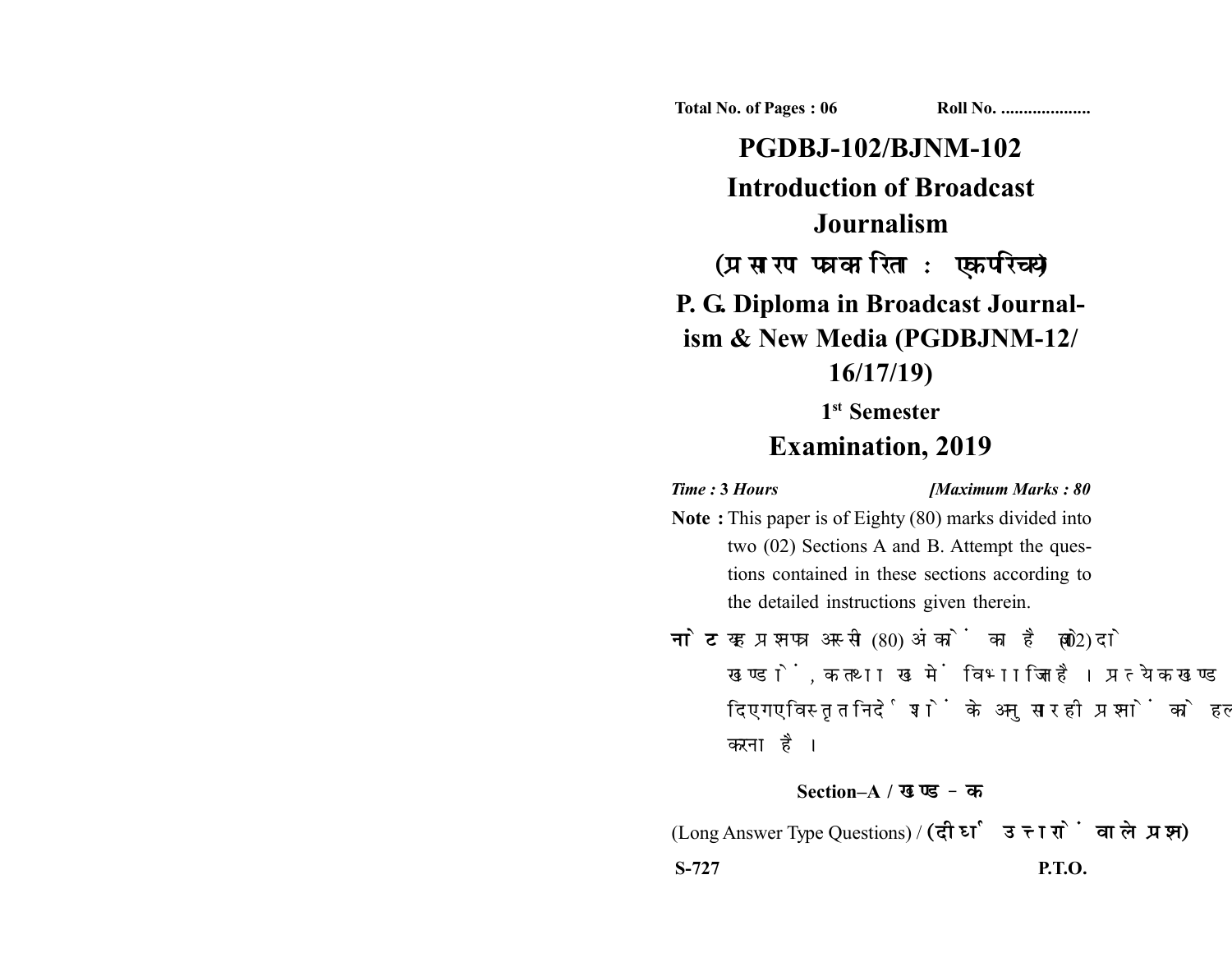**(4)(3)**

4. How is TV News Bulletin prepared? Explain in detail.

टीवी समाचार बलेटिन कैसे तैयार किया जाता है. विस्तार से बताइये।

5. Discuss the history of Radio Journalism in India.

भारत में रेडियो पत्रकारिता के इतिहास का वर्णन कोजिए।

#### **Section–B /**

(Short-Answer-Type Questions) /

- **Note :** Section 'B' contains Eight (08) short-answertype questions of Seven (07) marks each. Learners are required to answer any Five (05) questions only. **(5×7=35)**
- नोट: खण्ड 'ख' में आठ (08) लघु उत्तरों वाले प्रश्न दिये गये हैं, प्रत्येक प्रश्न के लिए सात (07) अंक निर्धारित हैं। शिक्षार्थियों को इनमें से केवल पाँच (05) प्रश्नों के उत्तर देने हैं।
	- 1. What do you understand by voice modulation in radio? Explain in detail.

**S-727 P.T.O. S-727**

रेडियो में आवाज मॉड्युलेशन से आप क्या समझते हैं? विस्तार से व्याख्या कोजिए।

2. Discuss briefly the key reporting skills needed for a TV journalis.

टीवी पत्रकार के लिए अहम रिपोर्टिंग कौशलों का संक्षिप्त विवरण दीजिए।

3. Discuss the role of Input Editor in a TV Newsroom.

टीवी न्यूज चैनल में इनपुट एडिटर की भूमिका की चर्चा कीजिए।

4. What are the key features of scripting a Radio news report?

रेडियो न्यूज स्क्रिप्टिंग की प्रमुख विशेषताएँ क्या हैं?

5. What is microphone? Write about different types of microphones used in radio.

माइक्रोफोन क्या है? रेडियो में उपयोग किये जाने वाले विभिन्न प्रकार के माइक्रोफोन के बारे में बताइये।

- 6. Write about the ethical guidelines for TV Journalism.
	- टीवी पत्रकारिता के लिए निर्धारित नैतिक दिशा-निर्देशों का वर्णन कोजिए।